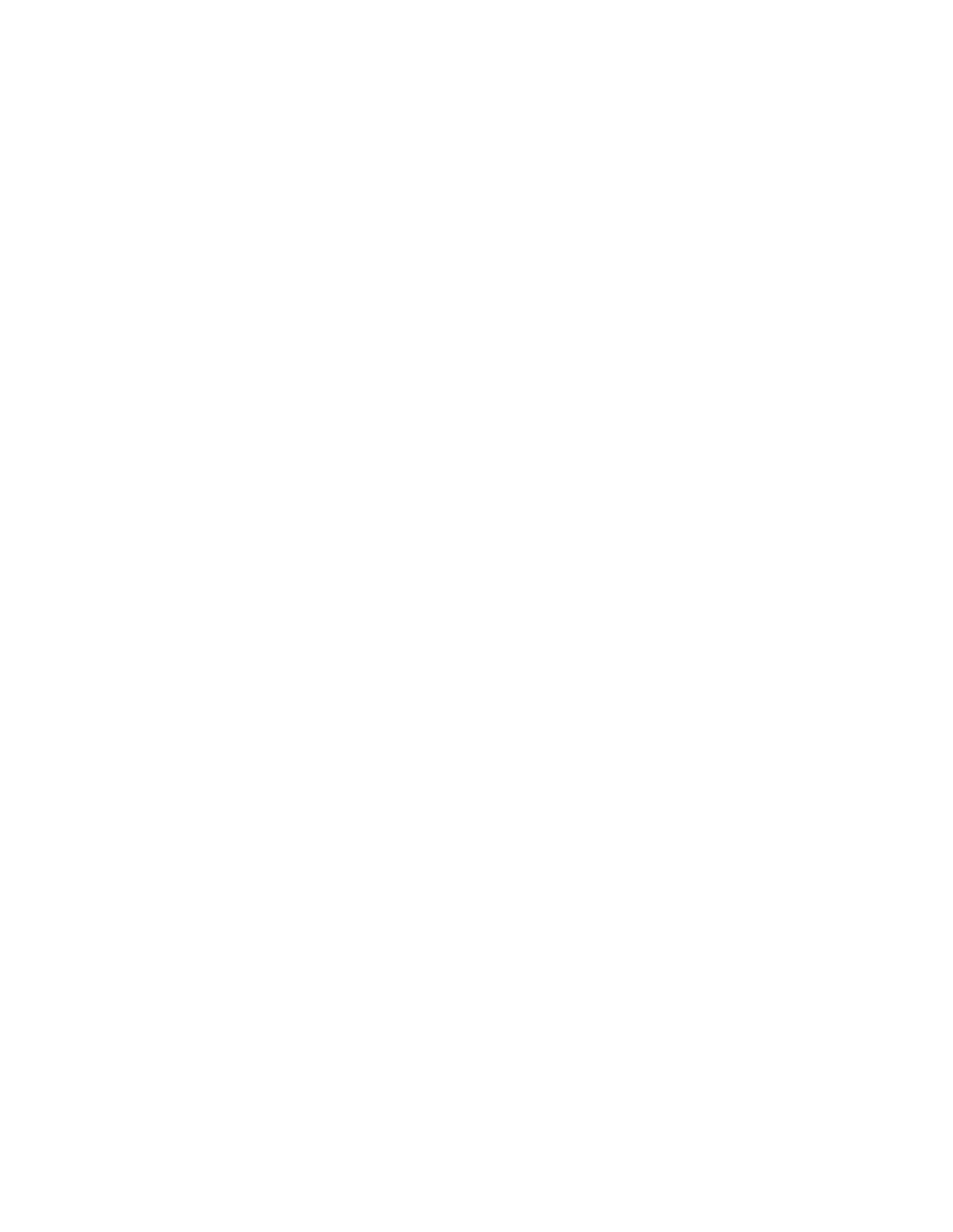#### **Table 1. Monthly federal SSI benefit rates, 1974–2021 (in dollars)**

|                           | Individual    |           | Couple        |           |                   |                  |
|---------------------------|---------------|-----------|---------------|-----------|-------------------|------------------|
|                           |               | Another's |               | Another's |                   | Essential person |
| Starting date             | Own household | household | Own household | household | Medicaid facility | increment        |
| January 1974              | 140.00        | 93.34     | 210.00        | 140.00    | 25.00             | 70.00            |
| <b>July 1974</b>          | 146.00        | 97.34     | 219.00        | 146.00    | 25.00             | 73.00            |
| <b>July 1975</b>          | 157.70        | 105.14    | 236.60        | 157.74    | 25.00             | 78.90            |
| <b>July 1976</b>          | 167.80        | 111.87    | 251.80        | 167.87    | 25.00             | 84.00            |
| <b>July 1977</b>          | 177.80        | 118.54    | 266.70        | 177.80    | 25.00             | 89.00            |
| <b>July 1978</b>          | 189.40        | 126.27    | 284.10        | 189.40    | 25.00             | 94.80            |
| <b>July 1979</b>          | 208.20        | 138.80    | 312.30        | 208.20    | 25.00             | 104.20           |
| <b>July 1980</b>          | 238.00        | 158.67    | 357.00        | 238.00    | 25.00             | 119.20           |
| <b>July 1981</b>          | 264.70        | 176.47    | 397.00        | 264.67    | 25.00             | 132.60           |
| <b>July 1982</b>          | 284.30        | 189.54    | 426.40        | 284.27    | 25.00             | 142.50           |
| <b>July 1983</b>          | 304.30        | 202.87    | 456.40        | 304.27    | 25.00             | 152.50           |
| January 1984              | 314.00        | 209.34    | 472.00        | 314.67    | 25.00             | 157.00           |
| January 1985              | 325.00        | 216.67    | 488.00        | 325.34    | 25.00             | 163.00           |
| January 1986              | 336.00        | 224.00    | 504.00        | 336.00    | 25.00             | 168.00           |
| January 1987              | 340.00        | 226.67    | 510.00        | 340.00    | 25.00             | 170.00           |
| January 1988              | 354.00        | 236.00    | 532.00        | 354.67    | 25.00             | 177.00           |
| January 1989              | 368.00        | 245.34    | 553.00        | 368.67    | 30.00             | 184.00           |
| January 1990              | 386.00        | 257.34    | 579.00        | 386.00    | 30.00             | 193.00           |
| January 1991              | 407.00        | 271.34    | 610.00        | 406.67    | 30.00             | 204.00           |
| January 1992              | 422.00        | 281.34    | 633.00        | 422.00    | 30.00             | 211.00           |
| January 1993              | 434.00        | 289.34    | 652.00        | 434.67    | 30.00             | 217.00           |
| January 1994              | 446.00        | 297.34    | 669.00        | 446.00    | 30.00             | 223.00           |
| January 1995              | 458.00        | 305.34    | 687.00        | 458.00    | 30.00             | 229.00           |
| January 1996              | 470.00        | 313.34    | 705.00        | 470.00    | 30.00             | 235.00           |
| January 1997              | 484.00        | 322.67    | 726.00        | 484.00    | 30.00             | 242.00           |
| January 1998              | 494.00        | 329.34    | 741.00        | 494.00    | 30.00             | 247.00           |
| January 1999              | 500.00        | 333.34    | 751.00        | 500.67    | 30.00             | 250.00           |
| January 2000 <sup>a</sup> | 513.00        | 342.00    | 769.00        | 512.67    | 30.00             | 257.00           |
| January 2001 <sup>a</sup> | 531.00        | 354.00    | 796.00        | 530.67    | 30.00             | 266.00           |
| January 2002              | 545.00        | 363.34    | 817.00        | 544.67    | 30.00             | 273.00           |
| January 2003              | 552.00        | 368.00    | 829.00        | 552.67    | 30.00             | 277.00           |
| January 2004              | 564.00        | 376.00    | 846.00        | 564.00    | 30.00             | 282.00           |
| January 2005              | 579.00        | 386.00    | 869.00        | 579.34    | 30.00             | 290.00           |
| January 2006              | 603.00        | 402.00    | 904.00        | 602.67    | 30.00             | 302.00           |
| January 2007              | 623.00        | 415.34    | 934.00        | 622.67    | 30.00             | 312.00           |
| January 2008              | 637.00        | 424.67    | 956.00        | 637.34    | 30.00             | 319.00           |
| January 2009              | 674.00        | 449.34    | 1,011.00      | 674.00    | 30.00             | 338.00           |
| January 2010              | 674.00        | 449.34    | 1,011.00      | 674.00    | 30.00             | 338.00           |
| January 2011              | 674.00        | 449.34    | 1,011.00      | 674.00    | 30.00             | 338.00           |
| January 2012              | 698.00        | 465.34    | 1,048.00      | 698.67    | 30.00             | 350.00           |
| January 2013              | 710.00        | 473.34    | 1,066.00      | 710.67    | 30.00             | 356.00           |
| January 2014              | 721.00        | 480.67    | 1,082.00      | 721.34    | 30.00             | 361.00           |
| January 2015              | 733.00        | 488.67    | 1,100.00      | 733.34    | 30.00             | 367.00           |
| January 2016              | 733.00        | 488.67    | 1,100.00      | 733.34    | 30.00             | 367.00           |
| January 2017              | 735.00        | 490.00    | 1,103.00      | 735.34    | 30.00             | 368.00           |
| January 2018              | 750.00        | 500.00    | 1,125.00      | 750.00    | 30.00             | 376.00           |
| January 2019              | 771.00        | 514.00    | 1,157.00      | 771.00    | 30.00             | 386.00           |
| January 2020              | 783.00        | 522.00    | 1,175.00      | 783.00    | 30.00             | 392.00           |
| January 2021              | 794.00        | 529.34    | 1,191.00      | 794.00    | 30.00             | 397.00           |

SOURCE: Social Security Administration, Office of the Chief Actuary.

a. Data reflect the correction of an error in the Consumer Price Index.

CONTACT: (410) 965-0090 or statistics@ssa.gov.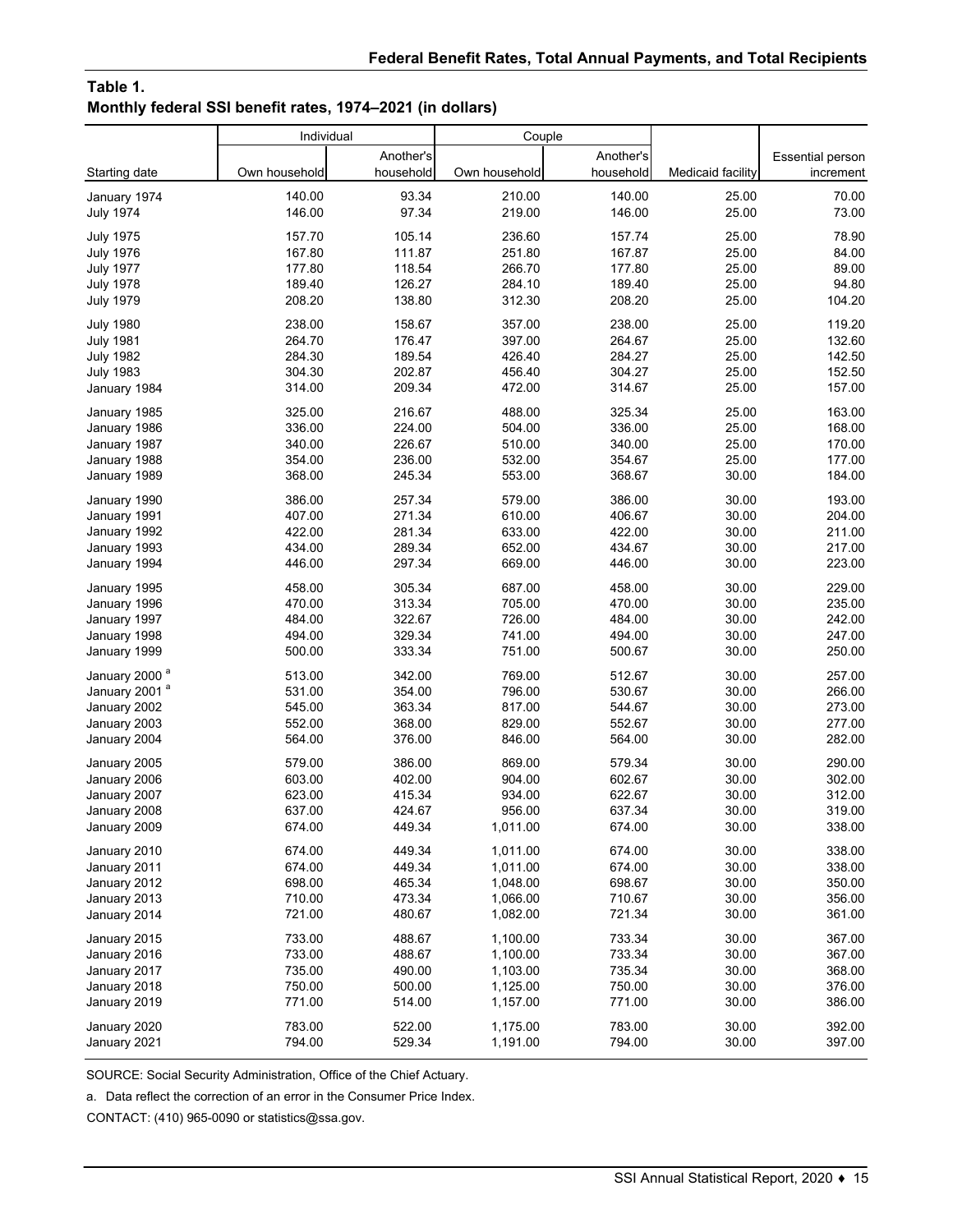|      |                       |                    | Federally administered state |  |
|------|-----------------------|--------------------|------------------------------|--|
| Year | Total                 | <b>Federal SSI</b> | supplementation              |  |
|      | <b>All recipients</b> |                    |                              |  |
| 1974 | 5,096,813             | 3,833,161          | 1,263,652                    |  |
| 1975 | 5,716,072             | 4,313,538          | 1,402,534                    |  |
| 1980 | 7,714,640             | 5,866,354          | 1,848,286                    |  |
| 1985 | 10,749,938            | 8,777,341          | 1,972,597                    |  |
| 1990 | 16,132,959            | 12,893,805         | 3,239,154                    |  |
| 1995 | 27,037,280            | 23,919,430         | 3,117,850                    |  |
| 1996 | 28,252,474            | 25,264,878         | 2,987,596                    |  |
| 1997 | 28,370,568            | 25,457,387         | 2,913,181                    |  |
| 1998 | 29,408,208            | 26,404,793         | 3,003,415                    |  |
| 1999 | 30,106,132            | 26,805,156         | 3,300,976                    |  |
| 2000 | 30,671,699            | 27,290,248         | 3,381,451                    |  |
| 2001 | 32,165,856            | 28,705,503         | 3,460,353                    |  |
| 2002 | 33,718,999            | 29,898,765         | 3,820,234                    |  |
| 2003 | 34,693,278            | 30,688,029         | 4,005,249                    |  |
| 2004 | 36,065,358            | 31,886,509         | 4,178,849                    |  |
| 2005 | 37,235,843            | 33,058,056         | 4,177,787                    |  |
| 2006 | 38,888,961            | 34,736,088         | 4,152,873                    |  |
| 2007 | 41,204,645            | 36,884,066         | 4,320,579                    |  |
| 2008 | 43,040,481            | 38,655,780         | 4,384,701                    |  |
| 2009 | 46,592,308            | 42,628,709         | 3,963,606                    |  |
| 2010 | 48,194,514            | 44,605,122         | 3,589,392                    |  |
| 2011 | 49,520,299            | 45,999,647         | 3,520,652                    |  |
| 2012 | 52,074,525            | 48,769,579         | 3,304,947                    |  |
| 2013 | 53,899,898            | 50,624,771         | 3,275,127                    |  |
| 2014 | 54,693,013            | 51,574,587         | 3,118,426                    |  |
| 2015 | 54,966,168            | 52,335,253         | 2,630,915                    |  |
| 2016 | 54,799,215            | 52,183,510         | 2,615,704                    |  |
| 2017 | 54,516,335            | 51,866,806         | 2,649,530                    |  |
| 2018 | 54,847,237            | 52,243,323         | 2,603,915                    |  |
| 2019 | 55,852,198            | 53,289,817         | 2,562,382                    |  |
| 2020 | 56,285,465            | 53,764,222         | 2,521,243                    |  |
|      |                       |                    | (Continued)                  |  |

**Total payments, by eligibility category and type of payment, selected years 1974–2020 (in thousands of dollars)**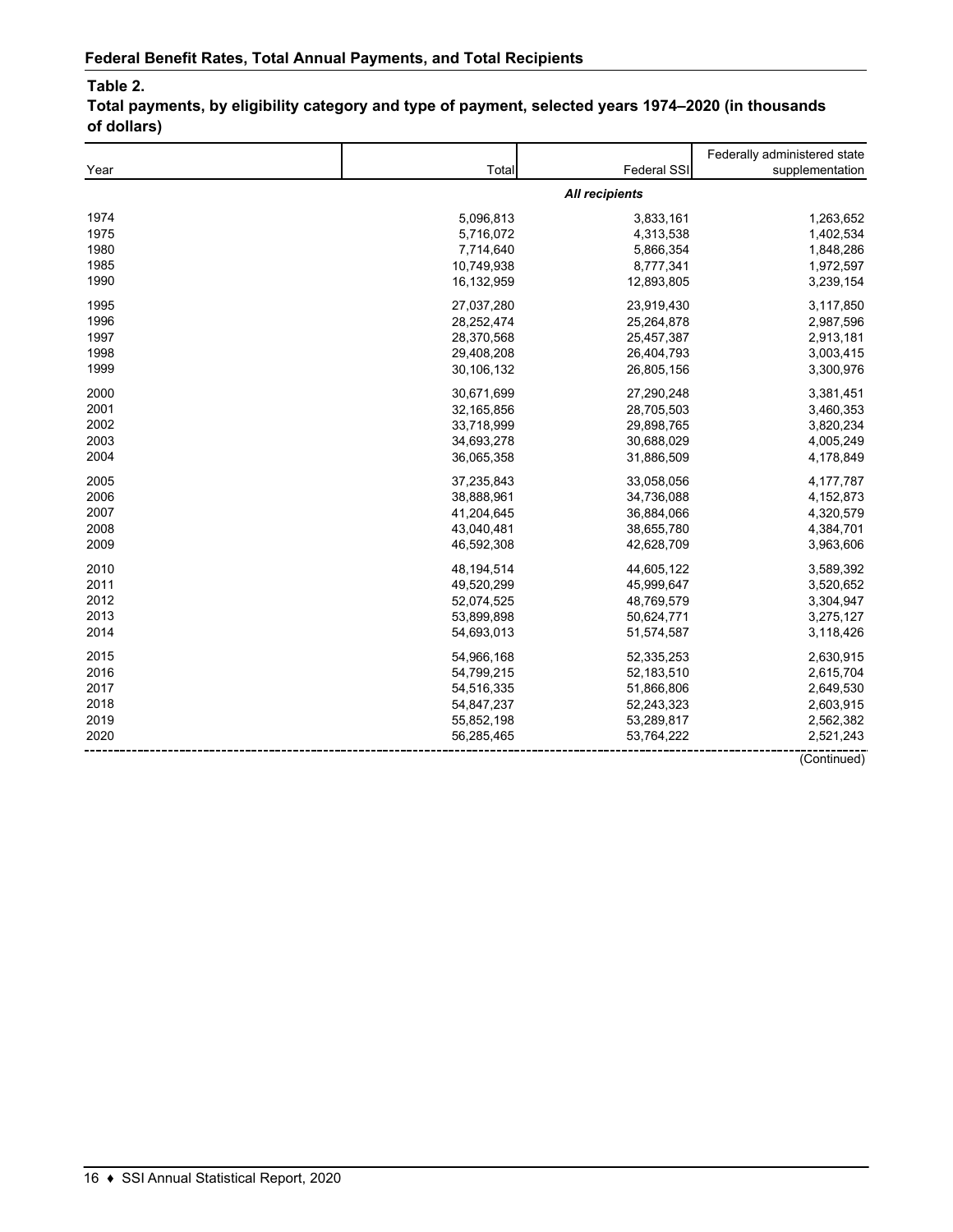**Total payments, by eligibility category and type of payment, selected years 1974–2020 (in thousands of dollars)—***Continued*

|      |           |                    | Federally administered state |
|------|-----------|--------------------|------------------------------|
| Year | Total     | <b>Federal SSI</b> | supplementation              |
|      |           | Aged               |                              |
| 1974 | 2,414,034 | 1,782,742          | 631,292                      |
| 1975 | 2,516,515 | 1,842,980          | 673,535                      |
| 1980 | 2,617,023 | 1,860,194          | 756,829                      |
| 1985 | 2,896,671 | 2,202,557          | 694,114                      |
| 1990 | 3,559,388 | 2,521,382          | 1,038,006                    |
| 1995 | 4,239,222 | 3,374,772          | 864,450                      |
| 1996 | 4,282,498 | 3,449,407          | 833,091                      |
| 1997 | 4,303,529 | 3,479,948          | 823,581                      |
| 1998 | 4,166,231 | 3,327,856          | 838,375                      |
| 1999 | 4,445,687 | 3,524,355          | 921,332                      |
| 2000 | 4,540,046 | 3,597,516          | 942,530                      |
| 2001 | 4,664,076 | 3,708,527          | 955,549                      |
| 2002 | 4,802,792 | 3,751,491          | 1,051,301                    |
| 2003 | 4,856,875 | 3,758,070          | 1,098,805                    |
| 2004 | 4,907,225 | 3,773,901          | 1,133,324                    |
| 2005 | 4,964,627 | 3,836,625          | 1,128,002                    |
| 2006 | 5,115,911 | 3,953,106          | 1,162,804                    |
| 2007 | 5,301,277 | 4,113,424          | 1,187,853                    |
| 2008 | 5,378,921 | 4,180,786          | 1,198,135                    |
| 2009 | 5,569,078 | 4,499,045          | 1,070,033                    |
| 2010 | 5,453,906 | 4,529,485          | 924,422                      |
| 2011 | 5,430,932 | 4,535,873          | 895,059                      |
| 2012 | 5,485,775 | 4,658,671          | 827,103                      |
| 2013 | 5,592,479 | 4,771,120          | 821,360                      |
| 2014 | 5,688,075 | 4,891,328          | 796,747                      |
| 2015 | 5,729,434 | 5,014,405          | 715,029                      |
| 2016 | 5,797,149 | 5,080,112          | 717,037                      |
| 2017 | 5,838,292 | 5,104,624          | 733,668                      |
| 2018 | 5,923,688 | 5,197,607          | 726,081                      |
| 2019 | 6,070,044 | 5,351,122          | 718,921                      |
| 2020 | 6,139,243 | 5,427,670          | 711,573                      |
|      |           |                    | (Continued)                  |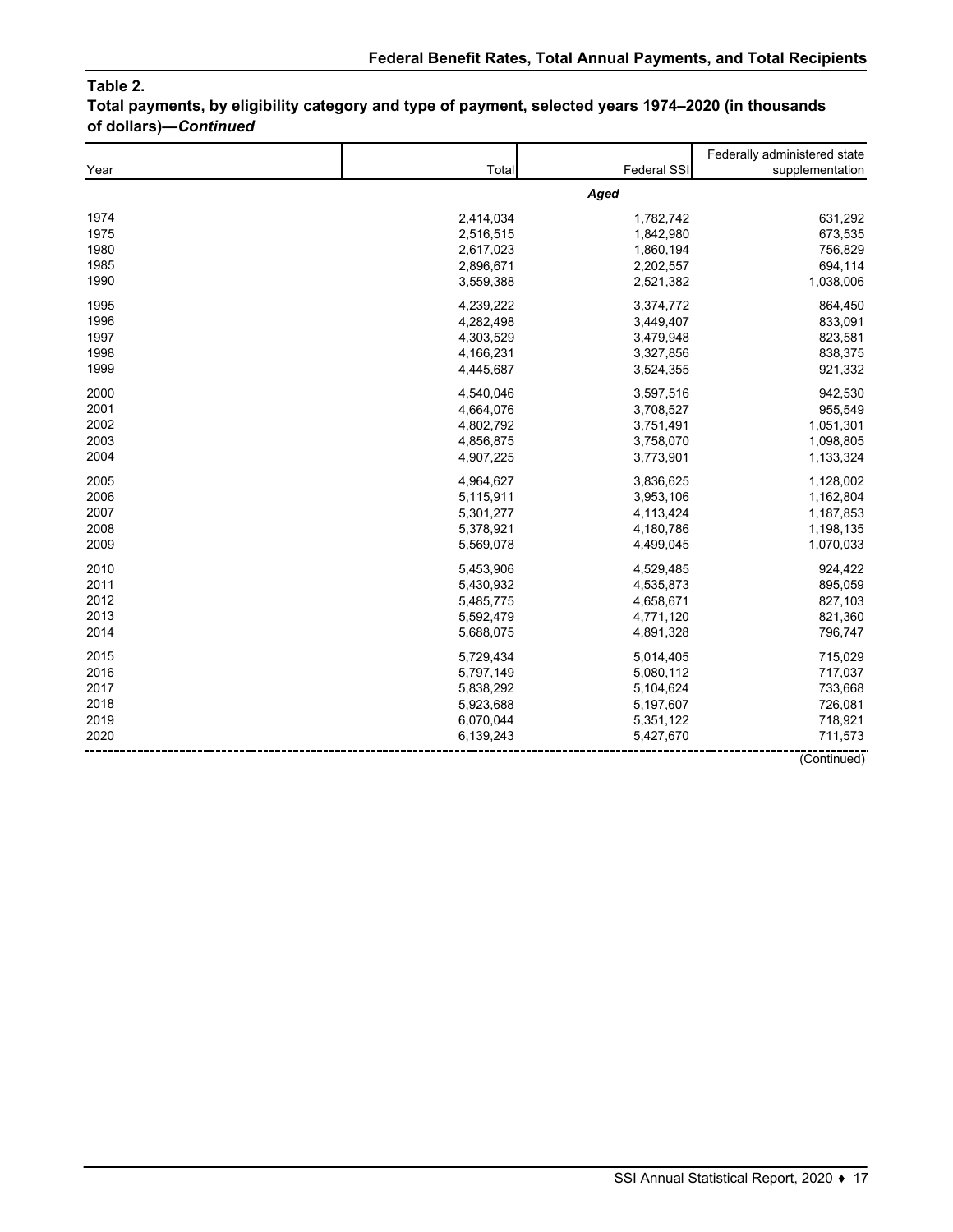**Total payments, by eligibility category and type of payment, selected years 1974–2020 (in thousands of dollars)—***Continued*

|      |         |              | Federally administered state |
|------|---------|--------------|------------------------------|
| Year | Total   | Federal SSI  | supplementation              |
|      |         | <b>Blind</b> |                              |
| 1974 | 125,791 | 91,308       | 34,483                       |
| 1975 | 127,240 | 92,427       | 34,813                       |
| 1980 | 185,827 | 131,506      | 54,321                       |
| 1985 | 259,840 | 195,183      | 64,657                       |
| 1990 | 328,949 | 238,415      | 90,534                       |
| 1995 | 367,441 | 298,238      | 69,203                       |
| 1996 | 364,791 | 298,897      | 65,894                       |
| 1997 | 367,845 | 302,656      | 65,189                       |
| 1998 | 358,187 | 291,050      | 67,137                       |
| 1999 | 382,323 | 309,295      | 73,028                       |
| 2000 | 385,926 | 312,238      | 73,688                       |
| 2001 | 398,624 | 323,895      | 74,729                       |
| 2002 | 416,454 | 335,405      | 81,049                       |
| 2003 | 409,293 | 325,878      | 83,415                       |
| 2004 | 412,810 | 327,446      | 85,364                       |
| 2005 | 414,147 | 330,591      | 83,556                       |
| 2006 | 409,287 | 326,230      | 83,057                       |
| 2007 | 418,835 | 336,789      | 82,046                       |
| 2008 | 416,017 | 335,179      | 80,838                       |
| 2009 | 426,533 | 354,817      | 71,716                       |
| 2010 | 423,215 | 359,096      | 64,119                       |
| 2011 | 421,994 | 360,789      | 61,205                       |
| 2012 | 426,507 | 373,912      | 52,595                       |
| 2013 | 432,397 | 381,863      | 50,534                       |
| 2014 | 439,849 | 390,144      | 49,705                       |
| 2015 | 448,407 | 401,516      | 46,891                       |
| 2016 | 455,407 | 409,056      | 46,351                       |
| 2017 | 458,156 | 411,641      | 46,515                       |
| 2018 | 463,146 | 418,064      | 45,082                       |
| 2019 | 475,628 | 431,737      | 43,892                       |
| 2020 | 481,757 | 438,916      | 42,842                       |
|      |         |              | (Continued)                  |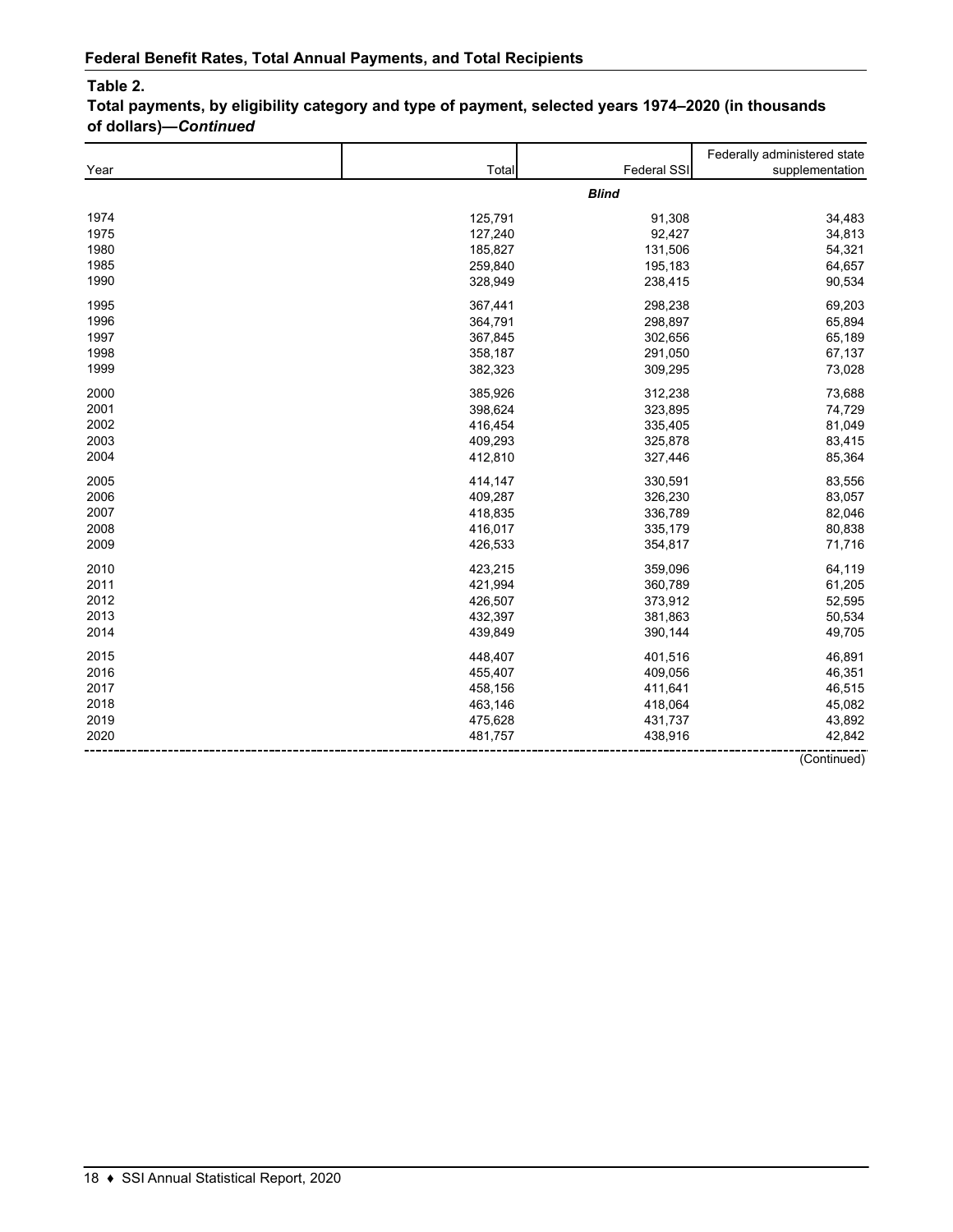**Total payments, by eligibility category and type of payment, selected years 1974–2020 (in thousands of dollars)—***Continued*

|      |                 |             | Federally administered state |  |
|------|-----------------|-------------|------------------------------|--|
| Year | Total           | Federal SSI | supplementation              |  |
|      | <b>Disabled</b> |             |                              |  |
| 1974 | 2,556,988       | 1,959,112   | 597,876                      |  |
| 1975 | 3,072,317       | 2,378,131   | 694,186                      |  |
| 1980 | 4,911,792       | 3,874,655   | 1,037,137                    |  |
| 1985 | 7,593,427       | 6,379,601   | 1,213,826                    |  |
| 1990 | 12,244,622      | 10,134,007  | 2,110,615                    |  |
| 1995 | 22,430,612      | 20,246,415  | 2,184,197                    |  |
| 1996 | 23,605,189      | 21,516,579  | 2,088,610                    |  |
| 1997 | 23,709,831      | 21,685,421  | 2,024,410                    |  |
| 1998 | 24,883,782      | 22,785,879  | 2,097,903                    |  |
| 1999 | 25,278,121      | 22,971,506  | 2,306,615                    |  |
| 2000 | 25,745,710      | 23,380,477  | 2,365,233                    |  |
| 2001 | 27, 125, 707    | 24,695,630  | 2,430,077                    |  |
| 2002 | 28,531,939      | 25,844,055  | 2,687,884                    |  |
| 2003 | 29,453,803      | 26,630,775  | 2,823,028                    |  |
| 2004 | 30,745,406      | 27,785,246  | 2,960,160                    |  |
| 2005 | 31,857,069      | 28,890,840  | 2,966,229                    |  |
| 2006 | 33,363,762      | 30,456,751  | 2,907,011                    |  |
| 2007 | 35,484,533      | 32,433,853  | 3,050,680                    |  |
| 2008 | 37,245,543      | 34,139,814  | 3,105,728                    |  |
| 2009 | 40,596,703      | 37,774,847  | 2,821,857                    |  |
| 2010 | 42,317,393      | 39,716,541  | 2,600,852                    |  |
| 2011 | 43,667,372      | 41,102,985  | 2,564,388                    |  |
| 2012 | 46, 162, 243    | 43,736,995  | 2,425,248                    |  |
| 2013 | 47,875,022      | 45,471,788  | 2,403,234                    |  |
| 2014 | 48,565,089      | 46,293,115  | 2,271,974                    |  |
| 2015 | 48,788,327      | 46,919,333  | 1,868,995                    |  |
| 2016 | 48,546,658      | 46,694,342  | 1,852,317                    |  |
| 2017 | 48,219,887      | 46,350,541  | 1,869,346                    |  |
| 2018 | 48,460,403      | 46,627,652  | 1,832,752                    |  |
| 2019 | 49,306,526      | 47,506,958  | 1,799,568                    |  |
| 2020 | 49,664,465      | 47,897,637  | 1,766,828                    |  |

SOURCE: Social Security Administration, Office of Financial Policy and Operations.

NOTES: Payment totals differ from those in the Office of the Chief Actuary's *Annual Report of the Supplemental Security Income Program*  because this tabulation allocates payments to the month due, not the month paid; and includes payments reduced by overpayment recoveries.

From 1995 to 2004, the methodology for the derivation of the "Aged," "Blind," and "Disabled" amounts occasionally created slight discrepancies between the sum of the group totals and the "All recipients" total.

CONTACT: (410) 965-0090 or statistics@ssa.gov.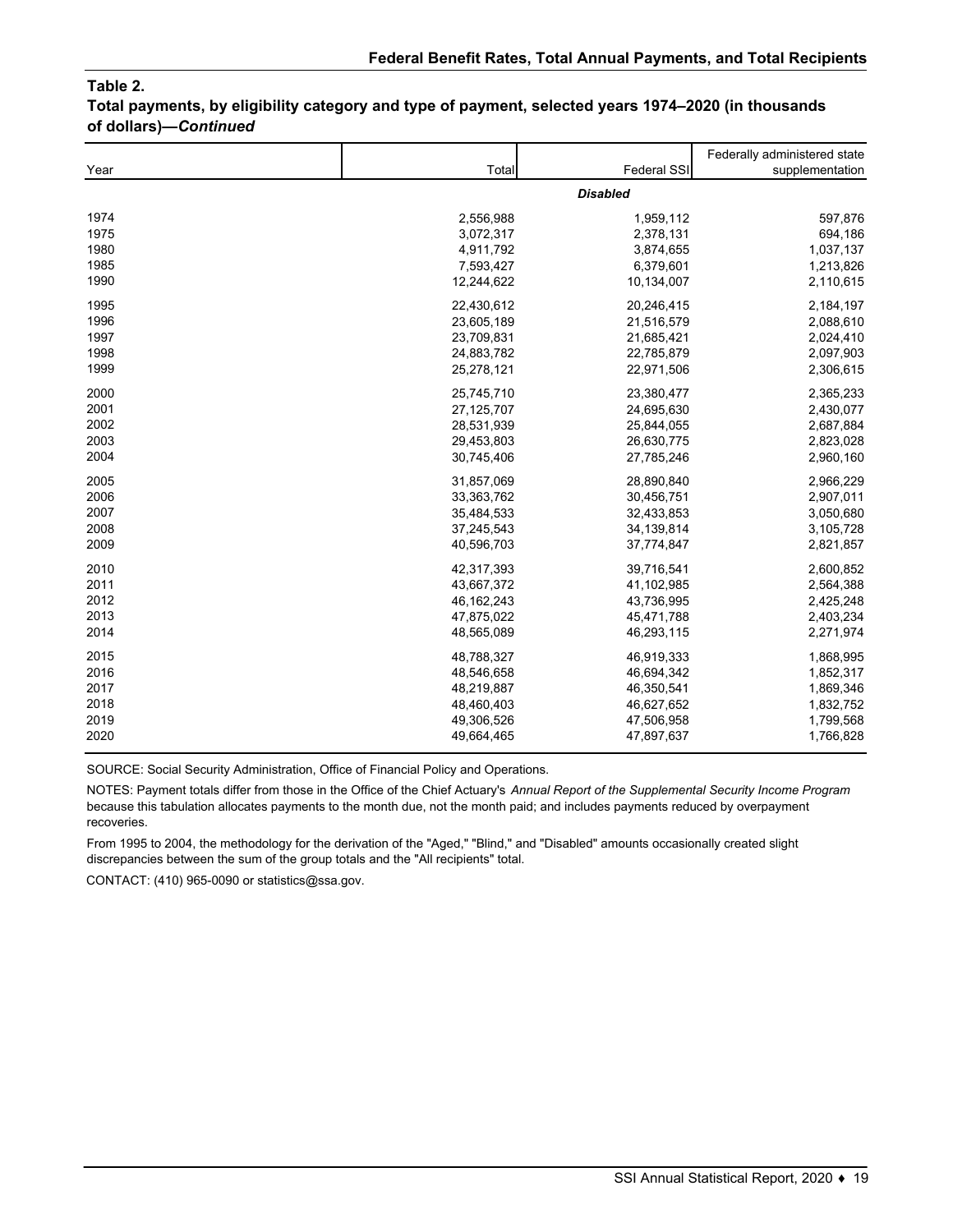## **Table 3.**

# **Total recipients, by age and type of payment, 2003–2020**

| Year | Total     | Federal SSI  | Federally administered state<br>supplementation |
|------|-----------|--------------|-------------------------------------------------|
|      |           |              |                                                 |
|      |           | All ages     |                                                 |
| 2003 | 7,359,510 | 7,028,753    | 3,063,693                                       |
| 2004 | 7,865,262 | 7,569,066    | 2,791,378                                       |
| 2005 | 7,983,672 | 7,685,852    | 2,511,220                                       |
| 2006 | 8,075,335 | 7,774,794    | 2,520,614                                       |
| 2007 | 8,207,780 | 7,904,966    | 2,549,103                                       |
| 2008 | 8,407,821 | 8,102,727    | 2,598,096                                       |
| 2009 | 8,648,819 | 8,352,851    | 2,640,286                                       |
| 2010 | 9,176,526 | 8,898,268    | 2,678,722                                       |
| 2011 | 9,306,902 | 9,031,490    | 2,701,965                                       |
| 2012 | 9,179,222 | 8,928,794    | 2,643,997                                       |
| 2013 | 9,267,240 | 9,036,874    | 2,458,839                                       |
| 2014 | 9,259,225 | 9,034,464    | 2,435,049                                       |
| 2015 | 9,211,209 | 9,034,100    | 1,712,994                                       |
| 2016 | 9,177,799 | 9,005,755    | 1,676,091                                       |
| 2017 | 9,126,207 | 8,957,212    | 1,657,392                                       |
| 2018 | 9,021,361 | 8,857,209    | 1,628,079                                       |
| 2019 | 8,931,032 | 8,774,592    | 1,599,041                                       |
| 2020 | 8,738,006 | 8,589,499    | 1,552,979                                       |
|      |           | Under age 18 |                                                 |
| 2003 | 1,014,331 | 1,007,672    | 343,024                                         |
| 2004 | 1,095,705 | 1,093,835    | 293,160                                         |
| 2005 | 1,132,751 | 1,131,056    | 242,891                                         |
| 2006 | 1,161,137 | 1,159,587    | 243,159                                         |
| 2007 | 1,192,127 | 1,190,524    | 246,571                                         |
| 2008 | 1,233,315 | 1,231,731    | 254,836                                         |
| 2009 | 1,283,222 | 1,281,960    | 264,543                                         |
| 2010 | 1,360,159 | 1,358,775    | 273,160                                         |
| 2011 | 1,396,189 | 1,394,779    | 277,676                                         |
| 2012 | 1,399,975 | 1,398,876    | 276,138                                         |
| 2013 | 1,410,853 | 1,409,945    | 257,556                                         |
| 2014 | 1,401,244 | 1,400,307    | 254,522                                         |
| 2015 | 1,388,593 | 1,387,809    | 163,603                                         |
| 2016 | 1,353,445 | 1,352,705    | 154,236                                         |
| 2017 | 1,309,604 | 1,308,843    | 148,150                                         |
| 2018 | 1,270,101 | 1,269,266    | 142,737                                         |
| 2019 | 1,237,700 | 1,236,876    | 138,399                                         |
| 2020 | 1,190,366 | 1,189,637    | 131,221                                         |
|      |           |              | (Continued)                                     |